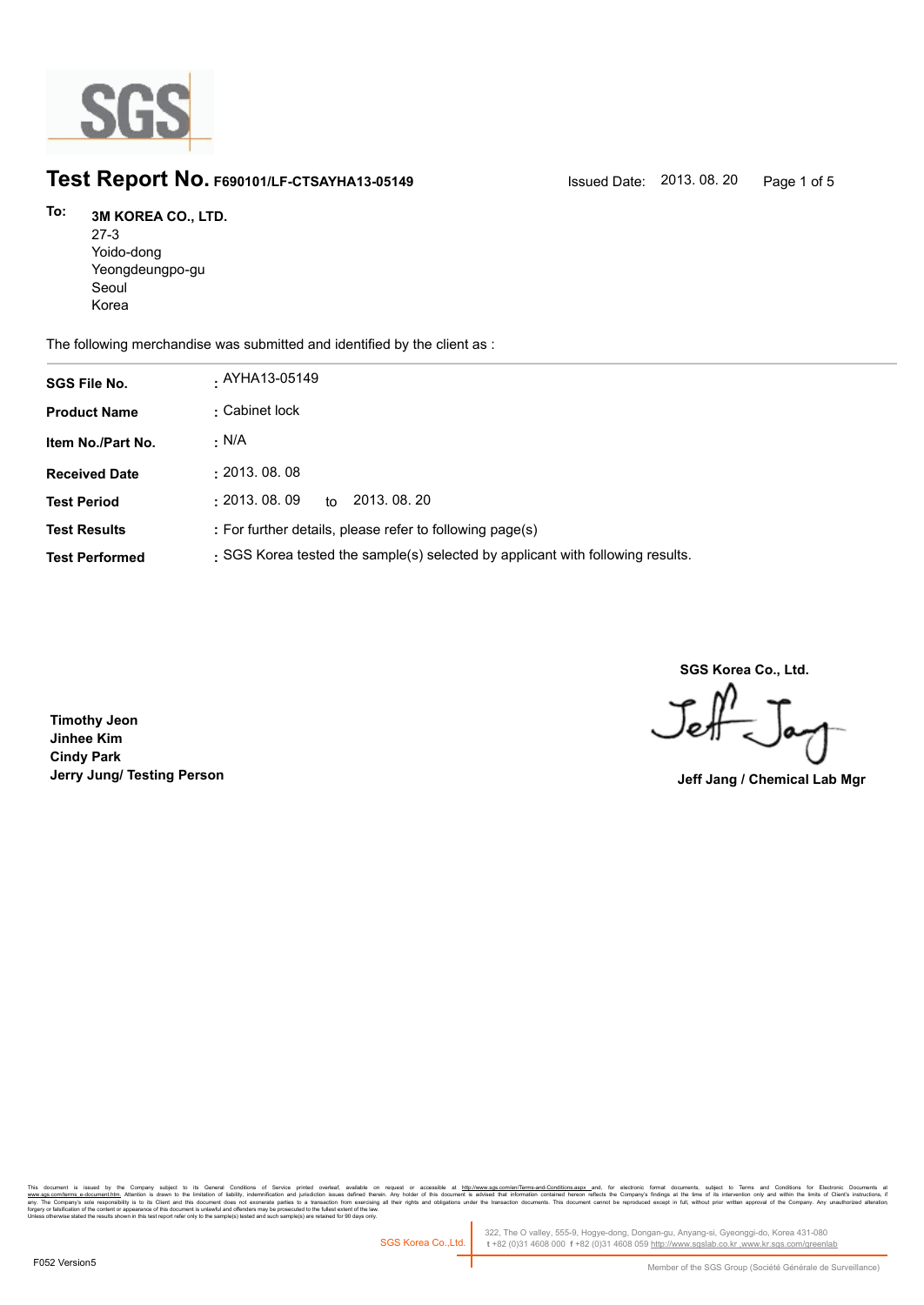

## **Test Report No.** F690101/LF-CTSAYHA13-05149 **ISSUED ISSUED Date:** 2013. 08. 20 Page 2 of 5

| <b>Polycyclic Aromatic Hydrocarbons</b> |                        |
|-----------------------------------------|------------------------|
| <b>Materials</b>                        | : ABS / acryl foam tap |
| Item No./Part No.                       | : N/A                  |
| <b>Sample Description</b>               | : White plastic        |
| Sample No.                              | . AYHA13-05149.001     |

| <b>Test Items</b>       | Unit  | <b>Test Method</b> | <b>MDL</b> | <b>Results</b> |
|-------------------------|-------|--------------------|------------|----------------|
| Naphthalene             | mg/kg | ZEK 01.4-08, GC/MS | 0.2        | N.D.           |
| Acenaphthylene          | mg/kg | ZEK 01.4-08, GC/MS | 0.2        | N.D.           |
| Acenaphthene            | mg/kg | ZEK 01.4-08, GC/MS | 0.2        | N.D.           |
| Fluorene                | mg/kg | ZEK 01.4-08, GC/MS | 0.2        | N.D.           |
| Phenanthrene            | mg/kg | ZEK 01.4-08, GC/MS | 0.2        | N.D.           |
| Anthracene              | mg/kg | ZEK 01.4-08, GC/MS | 0.2        | N.D.           |
| Fluoranthene            | mg/kg | ZEK 01.4-08, GC/MS | 0.2        | N.D.           |
| Pyrene                  | mg/kg | ZEK 01.4-08, GC/MS | 0.2        | N.D.           |
| Benzo(a)anthracene      | mg/kg | ZEK 01.4-08, GC/MS | 0.2        | N.D.           |
| Chrysene                | mg/kg | ZEK 01.4-08, GC/MS | 0.2        | N.D.           |
| Benzo(b)fluoranthene    | mg/kg | ZEK 01.4-08, GC/MS | 0.2        | N.D.           |
| Benzo(k)fluoranthene    | mg/kg | ZEK 01.4-08, GC/MS | 0.2        | N.D.           |
| Benzo(a)pyrene          | mg/kg | ZEK 01.4-08, GC/MS | 0.2        | N.D.           |
| Indeno(1,2,3-c,d)pyrene | mg/kg | ZEK 01.4-08, GC/MS | 0.2        | N.D.           |
| Dibenzo(a,h)anthracene  | mg/kg | ZEK 01.4-08, GC/MS | 0.2        | N.D.           |
| Benzo(g,h,i)perylene    | mg/kg | ZEK 01.4-08, GC/MS | 0.2        | N.D.           |

NOTE:

(1) N.D. = Not detected.(<MDL)

(2) mg/kg = ppm

(3) MDL = Method Detection Limit

 $(4) -$  = No regulation

(5) \*\* = Qualitative analysis (No Unit)

(6) Negative = Undetectable / Positive = Detectable

the Company subject to its General Conditions of Service printed overled company and able on request or accessible at h<u>ttp://www.sps.comfentera-and-broad product</u> and, for electronics and productions, and able in the secu n and jurisdiction issues defined therein.<br>arties to a transaction from exercising all<br>rosecuted to the fullest extent of the law.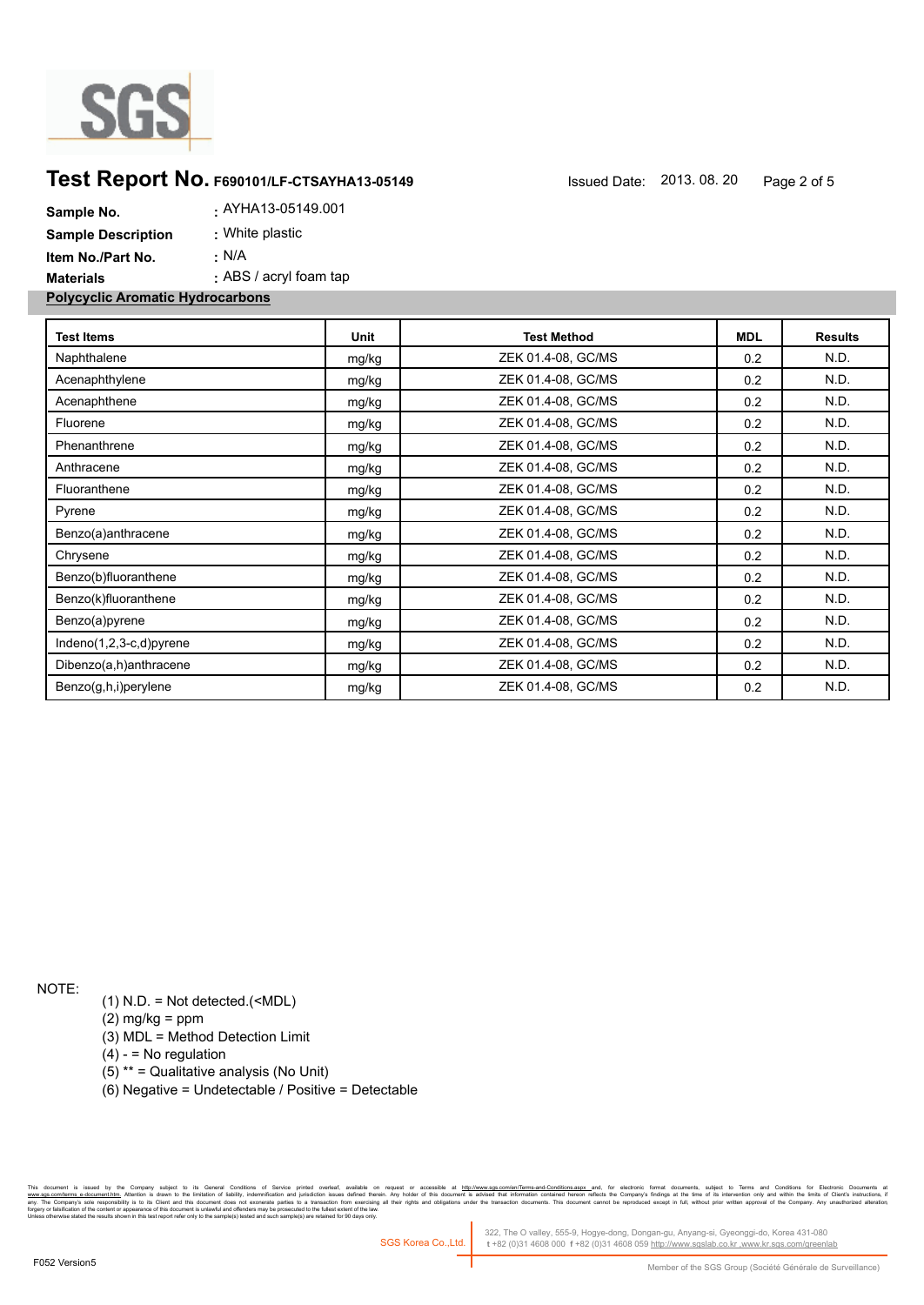

# **Test Report No. F690101/LF-CTSAYHA13-05149** Issued Date: 2013. 08. 20 Page 3 of 5



NOTE:

- (1) N.D. = Not detected.(<MDL)
- $(2)$  mg/kg = ppm
- (3) MDL = Method Detection Limit
- $(4) -$  = No regulation
- (5) \*\* = Qualitative analysis (No Unit)
- (6) Negative = Undetectable / Positive = Detectable

. Company supect to its Geneal Condings of Service primed overlat, any allocated and the method of the information content effects and the expressible at the company season and the expect of this document is advised that i forgery or falsification of the content or appearance of this document is unlawful and offenders may be prosecuted to the fullest extent of the law.<br>Unless otherwise stated the results shown in this test report refer only

322, The O valley, 555-9, Hogye-dong, Dongan-gu, Anyang-si, Gyeonggi-do, Korea 431-080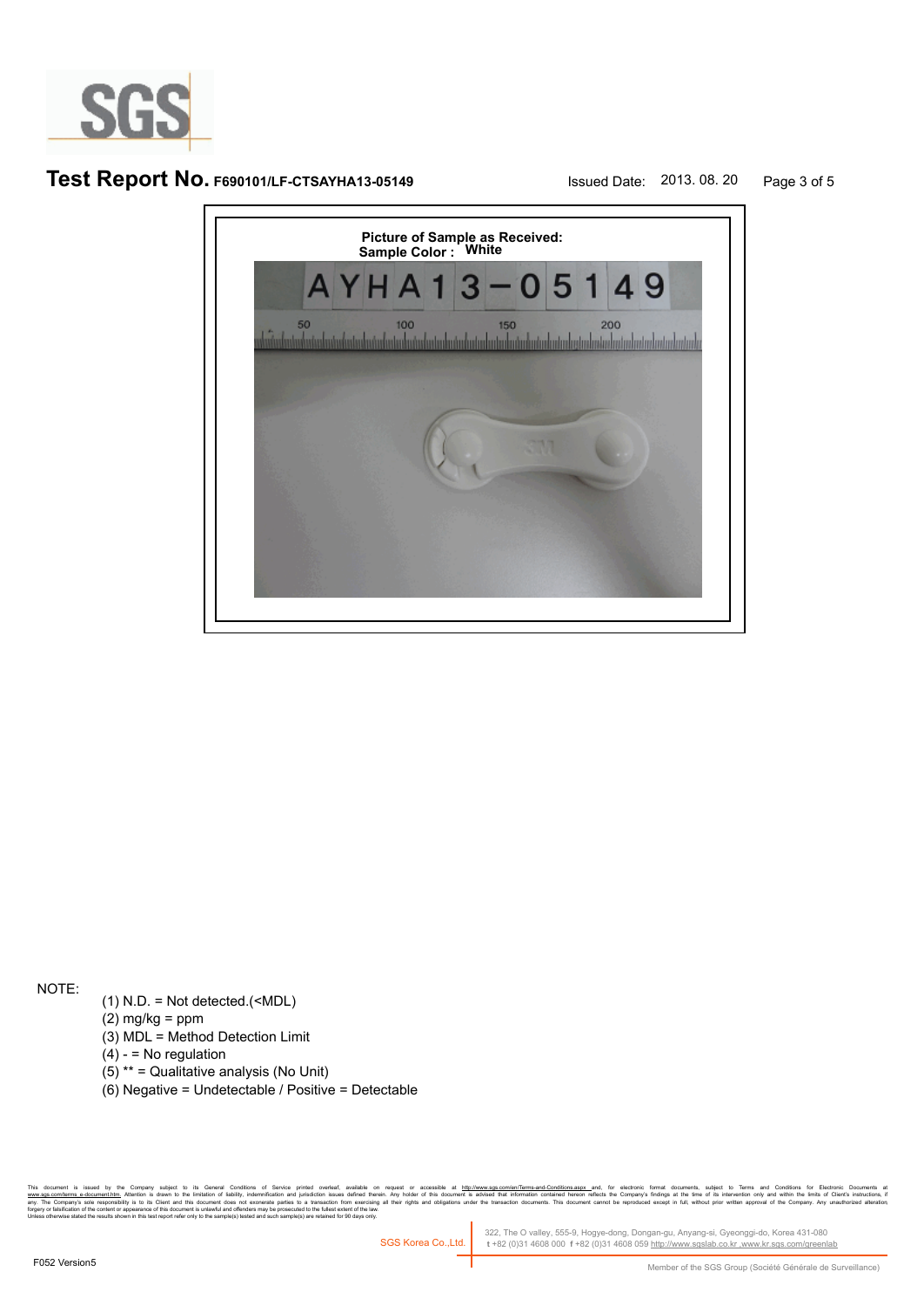

## **Test Report No. F690101/LF-CTSAYHA13-05149** Issued Date: 2013. 08. 20 Page 4 of 5

| Sample No.                              | . AYHA13-05149.002      |
|-----------------------------------------|-------------------------|
| <b>Sample Description</b>               | : White foam            |
| Item No./Part No.                       | : N/A                   |
| <b>Materials</b>                        | : ABS / acryl foam tape |
| <b>Polycyclic Aromatic Hydrocarbons</b> |                         |

| <b>Test Items</b>       | Unit  | <b>Test Method</b> | <b>MDL</b> | <b>Results</b> |
|-------------------------|-------|--------------------|------------|----------------|
| Naphthalene             | mg/kg | ZEK 01.4-08, GC/MS | 0.2        | N.D.           |
| Acenaphthylene          | mg/kg | ZEK 01.4-08, GC/MS | 0.2        | N.D.           |
| Acenaphthene            | mg/kg | ZEK 01.4-08, GC/MS | 0.2        | N.D.           |
| Fluorene                | mg/kg | ZEK 01.4-08, GC/MS | 0.2        | N.D.           |
| Phenanthrene            | mg/kg | ZEK 01.4-08, GC/MS | 0.2        | N.D.           |
| Anthracene              | mg/kg | ZEK 01.4-08, GC/MS | 0.2        | N.D.           |
| Fluoranthene            | mg/kg | ZEK 01.4-08, GC/MS | 0.2        | N.D.           |
| Pyrene                  | mg/kg | ZEK 01.4-08, GC/MS | 0.2        | N.D.           |
| Benzo(a)anthracene      | mg/kg | ZEK 01.4-08, GC/MS | 0.2        | N.D.           |
| Chrysene                | mg/kg | ZEK 01.4-08, GC/MS | 0.2        | N.D.           |
| Benzo(b)fluoranthene    | mg/kg | ZEK 01.4-08, GC/MS | 0.2        | N.D.           |
| Benzo(k)fluoranthene    | mg/kg | ZEK 01.4-08, GC/MS | 0.2        | N.D.           |
| Benzo(a)pyrene          | mg/kg | ZEK 01.4-08, GC/MS | 0.2        | N.D.           |
| Indeno(1,2,3-c,d)pyrene | mg/kg | ZEK 01.4-08, GC/MS | 0.2        | N.D.           |
| Dibenzo(a,h)anthracene  | mg/kg | ZEK 01.4-08, GC/MS | 0.2        | N.D.           |
| Benzo(g,h,i)perylene    | mg/kg | ZEK 01.4-08, GC/MS | 0.2        | N.D.           |
|                         |       |                    |            |                |

NOTE:

(1) N.D. = Not detected.(<MDL)

(2) mg/kg = ppm

(3) MDL = Method Detection Limit

 $(4) -$  = No regulation

(5) \*\* = Qualitative analysis (No Unit)

(6) Negative = Undetectable / Positive = Detectable

the Company subject to its General Conditions of Service printed overleaf, available on request or accessible at h<u>its/inversite, and the restant-fermine and the state of the state of the state of the state of the state of</u> n and jurisdiction issues defined therein.<br>Inties to a transaction from exercising all<br>osecuted to the fullest extent of the law.